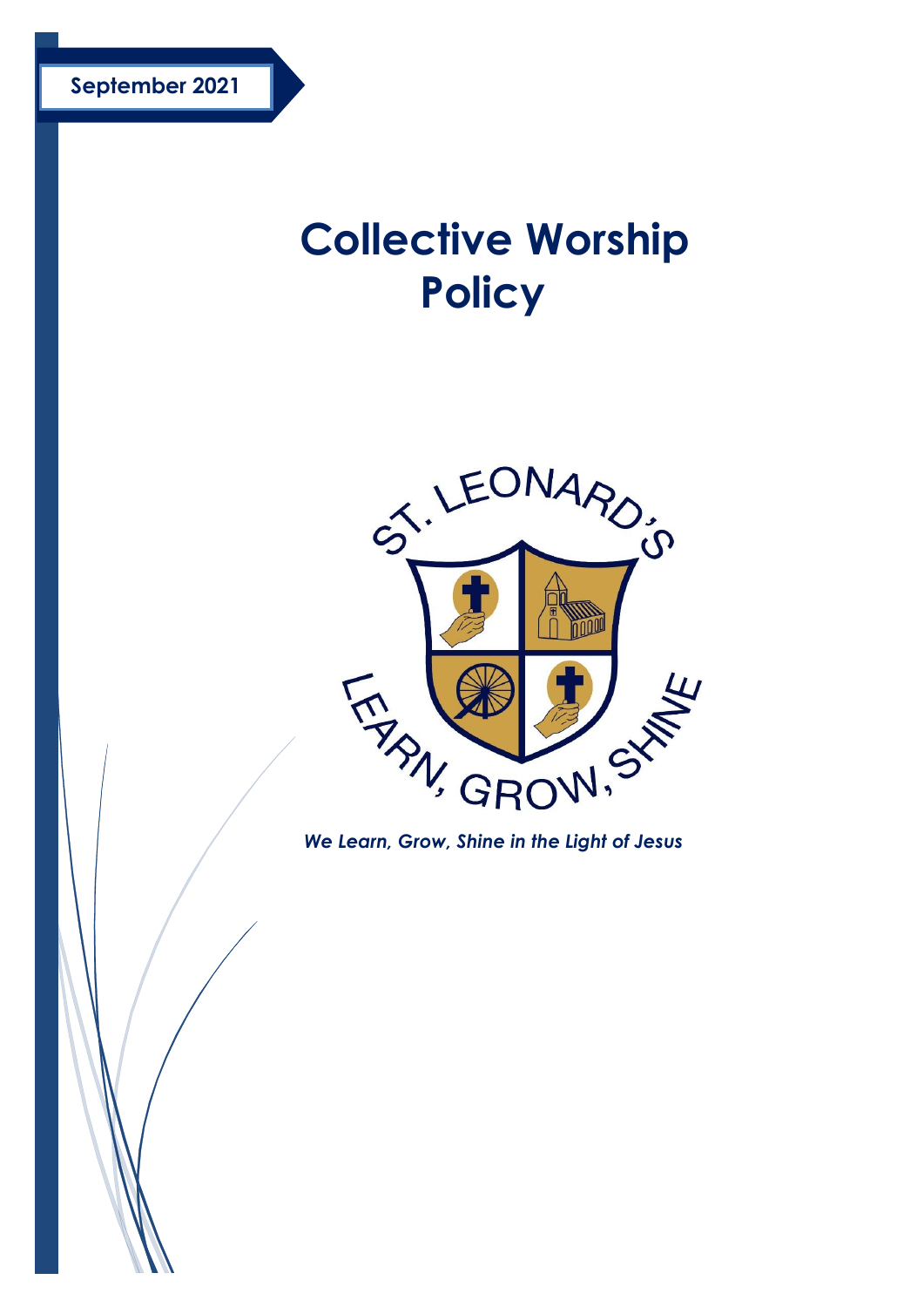## **Mission Statement**

At St Leonard's Jesus is our guiding light as we learn, grow and aim to achieve our best.

It is through his love and teachings that we are able to take pride in our progress, do better than our best, reach our true potential and shine.

## **The Nature of Collective Worship**

Collective worship in a Catholic school names and celebrates God's presence in our lives. It is concerned with giving glory, honour, praise and thanks to God. It is our loving response, in word and action, to God's invitation to enter into relationship, made possible through the work of Jesus Christ and the witness of the Holy Spirit.

'The celebration of Catholic liturgies and prayers as an integral part of the learning and teaching should enable the school community to become reflective, experience the presence of God and should develop a mature spiritual life.'<sup>1</sup>

#### **Legal Requirements**

It is a legal requirement that there is a daily act of worship offered for all pupils. This can take place at any time during the school day and can be either a single act of worship for all pupils, or separate acts of worship in school groups. Holding an assembly that includes a prayer, said either by the teacher or everyone present, and does not fulfil this requirement. Collective worship and assembly are distinct activities. They may sometimes form part of the same gathering, but the difference between the two will always be made clear.

The act of worship is not designated curriculum time under regulations and will not be subsumed under any part of the curriculum, including religious education. Responsibility for arranging Collective Worship lies with the Governing Body after consultation with the headteacher.

Parents have a right to withdraw their child from Collective Worship. However, given the importance of Collective Worship in a Catholic school, parents and prospective parents will be made aware of the fact that it can never be confined to 'timetabled slots' but may take place in a variety of contexts other that those which are specifically structured, within Come and See RE curriculum.

# **The Place of Collective Worship in the Life of St Leonard's Catholic Primary School**

Worship is an integral part of school life and central to the Catholic tradition.

Collective worship takes into account the religious and educational needs of all who share in it:

- Those who form part of the worshipping community in church;
- Those for whom school may be their first and only experience of church;
- Those from other Christian traditions or none;
- Those from other faith backgrounds.

 $\overline{a}$ 

<sup>1</sup> Christ at the Centre Rev Marcus Stock, 2005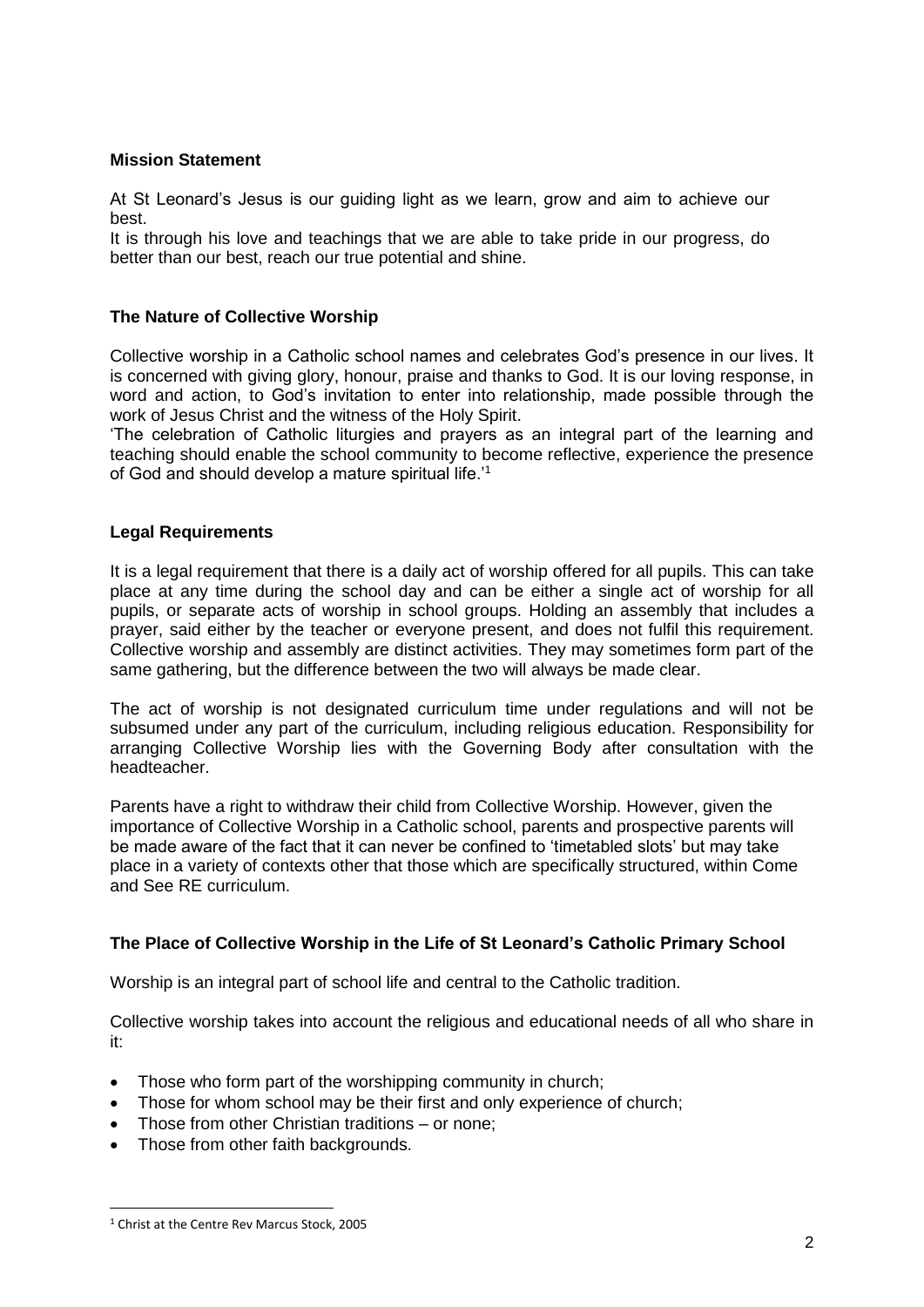# **The Aims of Collective Worship**

Collective Worship in **St Leonard's Catholic Primary** School aims to provide opportunities for all pupils and staff:

- To contemplate the mystery of God
- To reflect on spiritual and moral issues
- To explore personal beliefs
- To respond to and to celebrate life
- To experience a sense of belonging and to develop community spirit
- To develop a common ethos and shared values
- To enrich religious experience
- To grow in liturgical understanding and development
- To pray using prayers which are part of the Catholic tradition
- To reinforce positive attitudes
- To participate fully
- To take time out 'to wonder at', 'to come to terms with' and 'to give worth to.'

# **Principles**

All acts of worship in **St Leonard's Catholic Primary** School will:

- Give glory and honour to God;
- Be a quality activity, fundamental to the life of the school and its Catholic character;
- Enable pupils to develop skills so that they can prepare, organise and lead worship;
- Give pupils positive liturgical experiences, appropriate to their age, aptitude and family backgrounds in order to prepare them for the liturgical life of the Church.<sup>2</sup> Celebrations will be appropriate to the age and groupings of the children.

# **Planning, content and celebration**

Collective Worship is planned following a structure with reference to the Church's seasons, Come and See, feast days, the curriculum and significant dates e.g. CAFOD Family Fast Day, Holocaust Memorial Day.

Parish and parents are invited to participate in some celebrations.

A variety of prayer styles will be used appropriate to the age of the children and the occasion. Staff gather together to pray before all staff meetings, phase meetings and briefings. The school prayer garden is used as a place of quiet reflection. Staff have opportunities to pray together to celebrate important celebrations such as Advent/Christmas and Lent/Easter.

l

<sup>2</sup> Directory for Masses with Children, paragraph 9.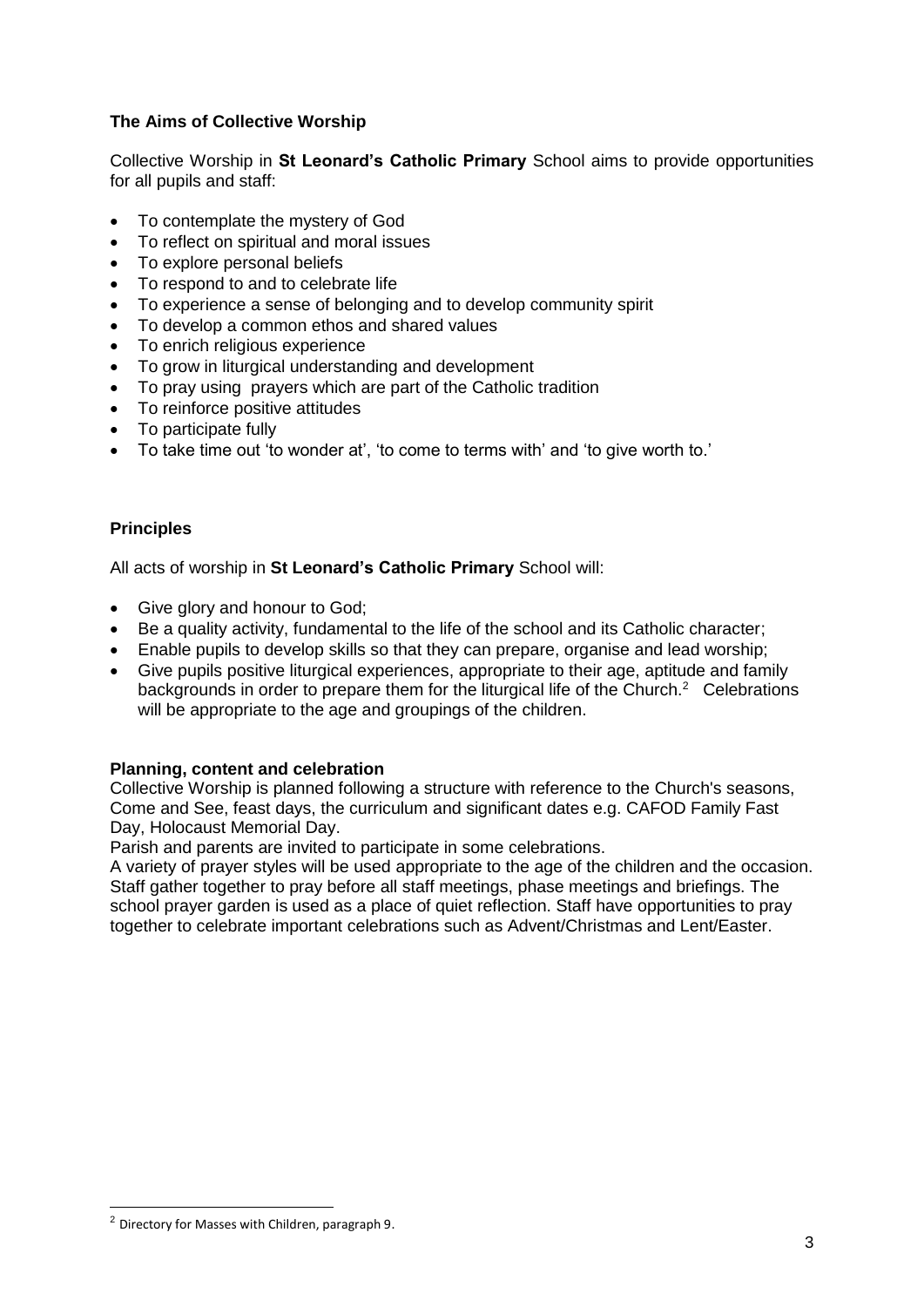The timetable of Collective Worship is as below.

| Day       | Type of worship                                                                    | <b>Duration</b>                        | Theme                          | Venue                     |
|-----------|------------------------------------------------------------------------------------|----------------------------------------|--------------------------------|---------------------------|
| Monday    | Whole school                                                                       | 15 minutes                             | Sunday's                       | School hall /             |
|           | collective worship                                                                 |                                        | gospel-                        | classroom                 |
|           | Led by Head                                                                        |                                        | resources from                 |                           |
|           | Teacher                                                                            |                                        | Ten Ten                        |                           |
|           |                                                                                    |                                        | resources                      |                           |
| Tuesday   | Class collective                                                                   | Up to 15 minutes                       | Catholic Life                  | Classroom                 |
|           | worship                                                                            |                                        | Church season                  |                           |
|           |                                                                                    |                                        | RE topic                       |                           |
| Wednesday | Key Stage                                                                          | KS1-10 minutes                         | Statement to                   | School hall               |
|           | collective worship                                                                 | 15 minutes                             | live by                        |                           |
|           |                                                                                    |                                        | <b>RC</b> values               |                           |
| Thursday  | Class liturgy /                                                                    | 15-20 minutes                          | Catholic Life<br>Church season | School hall               |
|           | Class Mass /                                                                       | Time varies –<br>approx. 40<br>minutes | RE topic                       | St Leonard's RC<br>Church |
|           | Class collective<br>worship                                                        | Up to 15 minutes                       |                                | Classroom                 |
| Friday    | Whole school<br>collective worship,<br>as part of Shining<br><b>Stars Assembly</b> | 5-10 minutes                           | Church season                  | School Hall               |

The school prayer garden can be used at any time, arranged by class teachers.

Whole school masses and class masses are arranged with the parish priest. General pattern – 3 whole school masses per year with the addition of whole school masses for holy days of obligation. Start of school year Celebrating Advent/ Christmas mass End of school year

This can be subject to change and are at the direction and permission of the parish priest. See separate and more specific timetables for liturgy for each term.

# **Leading collective worship**

As faith leader of the school, the Headteacher and Deputy Head Teacher will plan and lead collective worship. The class teacher will lead class collective worship. Children are taught to plan and lead worship according to their age.

# **Recording**

Collective Worship is recorded in children's books, (at the end of each topic) evidence of photographs are kept in school display books, shared on school Twitter account and samples of plans are kept by RE Leader.

# **Monitoring and Evaluation**

Collective Worship is monitored using Collective Worship monitoring form, (Appendix 1). Monitoring takes place formally once per year. Informal monitoring takes place more frequently due to SLT attending the celebration of liturgy and collective worship. Following monitoring, training needs will be identified and outcomes used to inform SEF 48.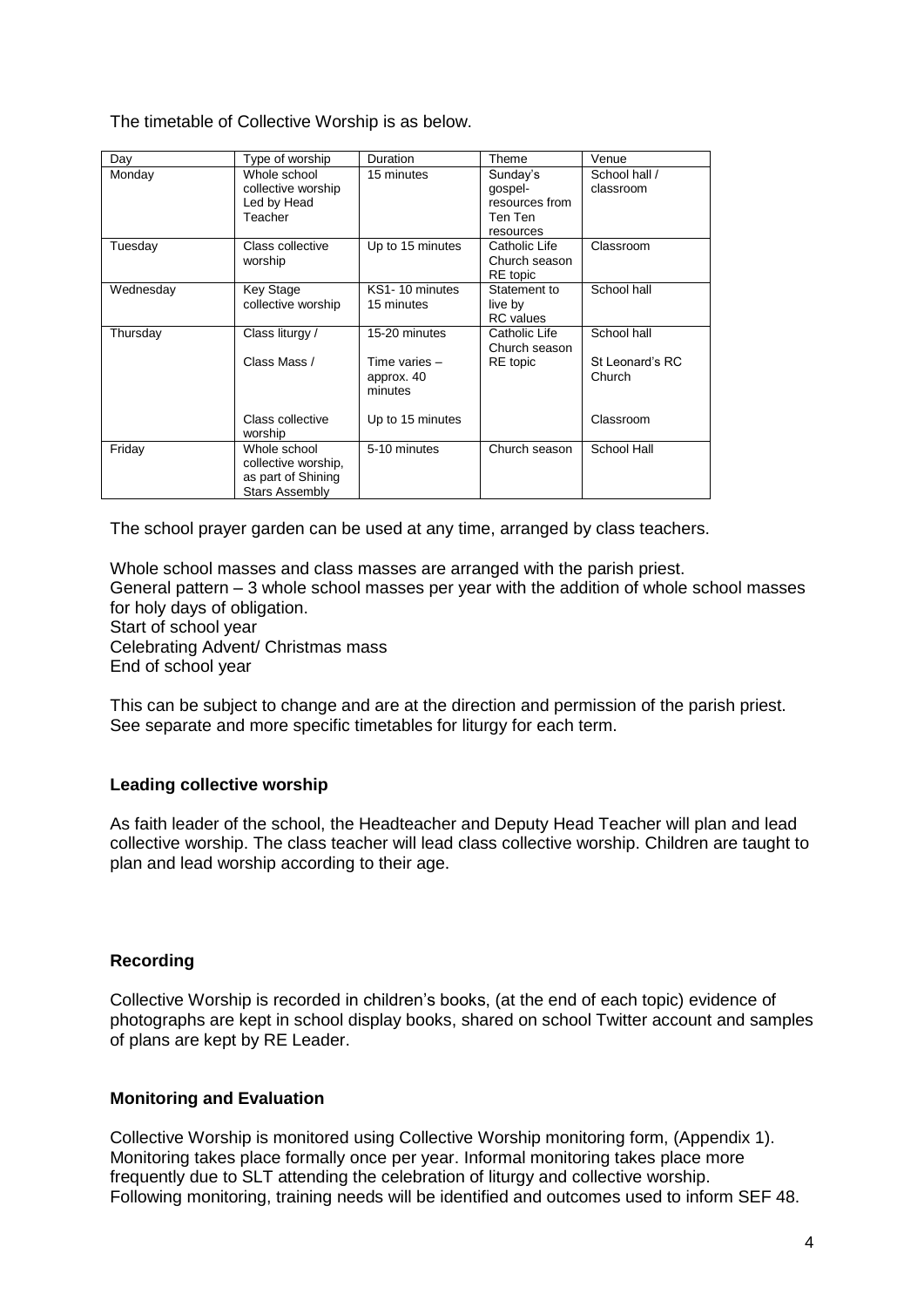#### **Resources**

Each class has their own box of classroom liturgy resources which includes focal table cloths, crosses, bibles and religious artefacts. Class teachers are responsible for these resources and these are easily accessed by children. Additional resources are stored in the RE and Collective worship cupboard. These resources include religious posters, small candles, travelling cribs, travelling crosses, rosary beads.

#### **The learning environment**

'Symbols and icons of the Catholic faith when displayed in school and throughout its premises will help the school community and visitors to experience the uniqueness and sacredness of this learning environment<sup>'3</sup>

Focal points in each classroom and throughout the school will reflect the liturgical season and will reference Come and See topics. In this way they will be an outward sign of the school's ethos.

#### **Retreats**

Each year, Year 6 children take part in the Youth Ministry Event.

#### **Eucharist**

*All children have opportunities to celebrate mass with their class and with the whole school throughout the school year. Masses are arranged with the permission of the parish priest.* 

# **The coordinator for Collective Worship: Miss F. McVittie**

*(A model job description is also included in Appendix 2.)*

# **Policy Monitoring and Review**

This policy is monitored by the Collective Worship coordinator and is evaluated and reviewed by the whole school staff and governors every two years. The Foundation Governors in particular will play a most important role.

 $\overline{a}$ 

<sup>3</sup> Christ at the Centre Rev Marcus Stock, 2005